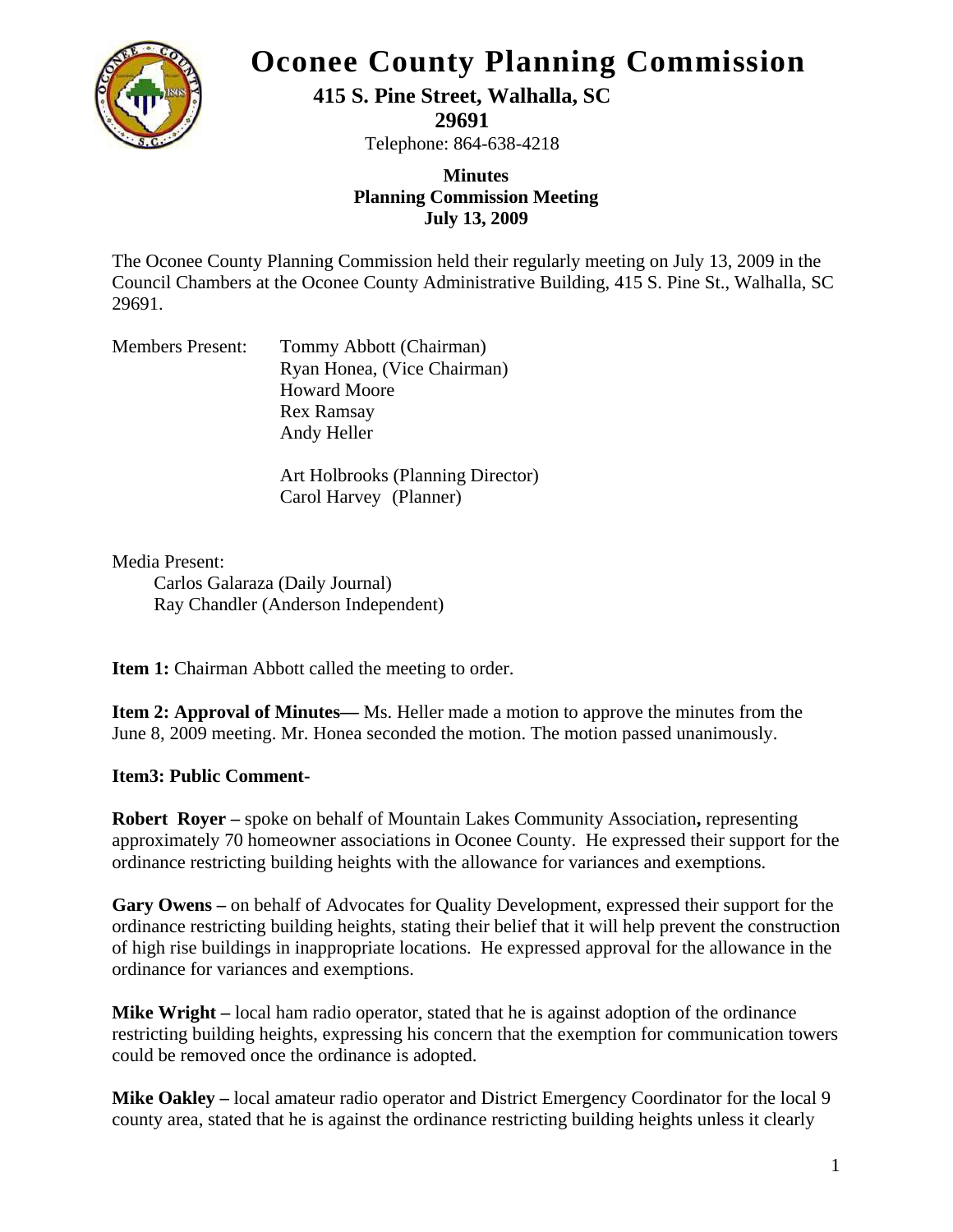exempts the amateur radio antenna towers. He stated the value of the ham radio operators network in emergency situations. Mr Oakley offered printed information on the federal PRV regulations and policies and procedures that Mr. Abbot accepted and thanked him for on behalf of the Planning Commission.

**Tom Markovich—**Mr. Markovich thanked the Commission for an opportunity to speak on the proposed height standard and expressed support in particular for the height regulation being administered as part of the Perfomance Standards Ordinance. He stated a concern that there could be a conflict in having communication towers exempted in two places, in that the existing communication towers standard already allows for heights in excess of 65'. Mr. Markovich said also that he would like to participate in discussions regarding development activities on steep slopes and hopes that those discussions extend over more than just one meeting.

**Item 4: Consideration of Recommended At-Large Planning Commission Member -** Mr Holbrooks explained that at the last County Council meeting, Commissioners Evatt and Ramsay were reappointed, Commissioners Abbott, Honea, and Heller were reaffirmed, and Commissioner Moore was newly appointed to the District 2 position, leaving the at-large position on the Planning Commission board vacant. Chairman Abbott called for nominations from the floor. Mr. Howard Moore nominated Mr. Randy Abbott to fill the position, Mr. Rex Ramsay seconded the motion, and the motion carried.

**Item 5: Discussion of Comprehensive Plan Update –** Mr. Holbrooks referred board members to the three draft sections of the Comprehensive Plan that were sent to them for review. The three drafts are for Cultural Resources, Natural Resources, and Economic Development. Mr. Holbrooks stated that a list of ideas and comments from the Economic Development Stakeholders meeting will be posted online on July 14. He stated that he will check to make sure that the three drafts are posted for online review, as well. Mr. Moore suggested that separate meetings be held to allow for discussion on the drafts. Mr. Holbrooks responded that additional meetings could be arranged for further review and discussion, as comments such as the list for the Economic Development section still need to be incorporated into the drafts. Mr. Holbrooks reminded the board that the overall plan will need to be completed within the next couple of months and that he will have drafts for more chapters of the plan available at the next Commission meeting.

**Item 6: Consideration of Draft Height Regulations (Ordinance 2009-16) -** Mr. Holbrooks informed the board that the draft ordinance was submitted to the county attorney today so he has not received any response yet. He explained that the County Council wants the regulation incorporated as part of the Performance Standards Ordinance. Mr. Holbrooks confirmed that the standard will be posted online for review once it has been approved and adopted. Mr. Moore asked for assurance that the adoption will not create setbacks for communication towers. Mr. Holbrooks confirmed that the regulation clearly exempts the structures and also echoes the exemption already in the existing communication towers performance standard. Mr. Howard Moore made a motion to adopt the regulation as part of the Performance Standard Ordinance, Mr. Ryan Honea seconded the motion, and the motion carried.

**Item 7: Discussion of Steep Slope Development –** Mr. Holbrooks presented GIS maps that displayed slopes throughout the county that exceed 30% and explained how the GIS data and tools allow the planning staff to create maps that display a variety of scenarios based on slopes and tax parcels impacted by those slopes. He suggested that three issues for the planning commissioners to consider include the decision of what to consider as "steep", what problems are created by that steepness, and what types of development should be regulated in regards to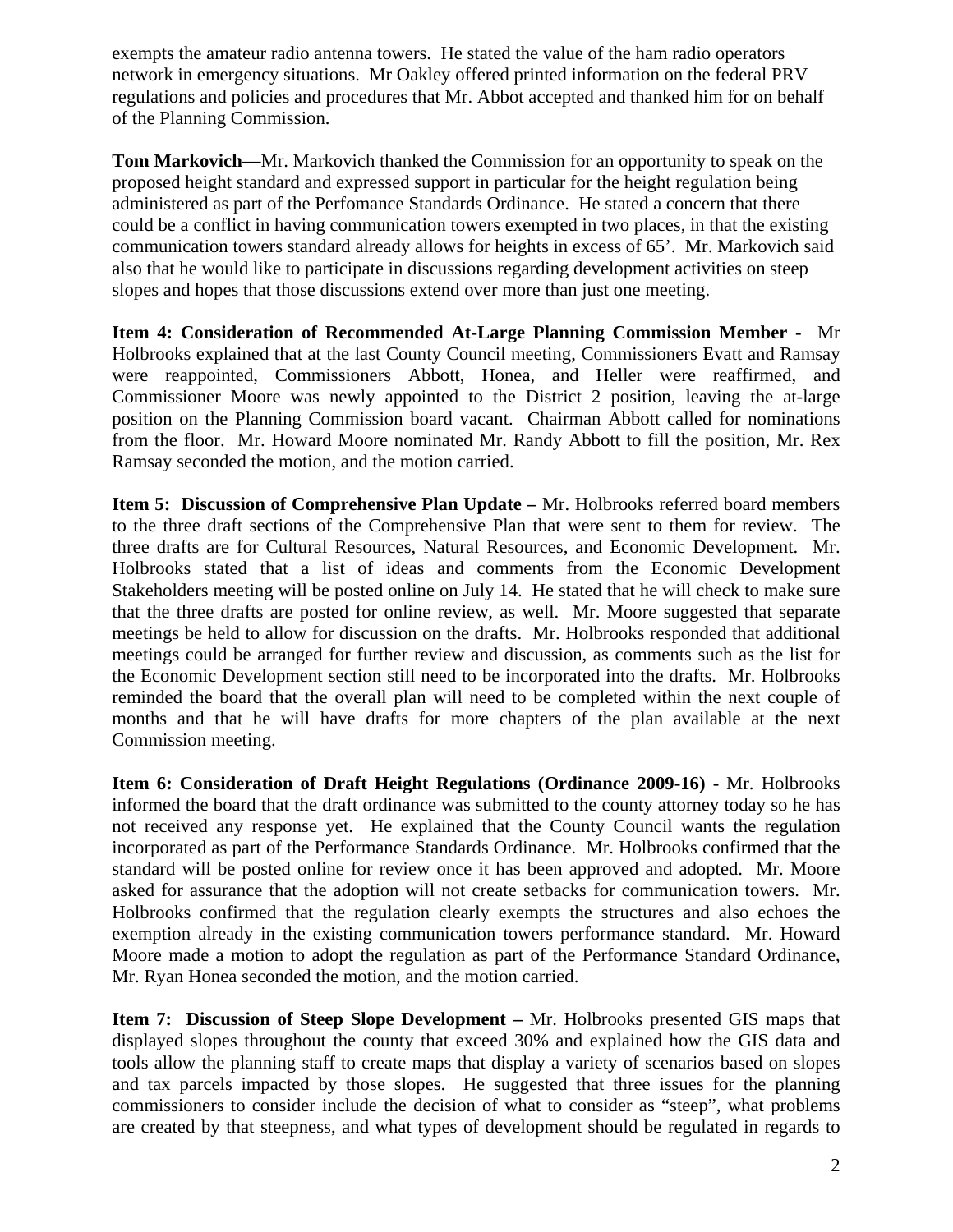the steep areas. Mr. Abbott asked Mr. Markovich what his opinion of an average steep slope in Oconee County. Mr. Markovich estimated that to be around 20-25%. Mr. Holbrooks informed the board that the GIS maps can be used to show how much additional area is impacted throughout the county, just by reducing the "steep" value by a few percentage points and that he anticipates using such an ordinance as a way to identify parcels of land with severely steep areas that may need to use best management practices to prevent adverse impacts from new activity. Mr. Moore stated that he is not in favor of making it impossible to build in such areas. Mr. Honea agreed with Mr. Moore, stating his desire not to stop construction, but rather to prevent any adverse impacts of construction in such areas. Mr. Holbrooks advised the board that they will need to decide if such an ordinance should only deal with areas along ridgetops and above a certain elevation or if it should apply to slopes in general. He advised them that this is just the beginning of discussion on the issue and that specific problems need to be identified in order to develop specific ways of addressing those problems. Mr. Holbrooks said that he will put together some draft language for review by the board at the next meeting.

#### **Item 8: Old Business** –

- A. Mr. Holbrooks asked the board for a decision to clarify an interpretation of impervious surfaces in the vegetative buffer requirement of the lake overlay area. He described a particular situation that has come up and proposed that the buffer requirement be applied to Jocassee, Keowee, and Hartwell in the same manner on the issue of how to incorporate riprap into the buffer zone. Mr. Honea stated that the Corps of Engineers controls requirements along Hartwell shoreline. Mr. Abbot asked what Duke allows and Mr. Holbrooks indicated that it is based on where ownership ends, which varies from the 800 to 804 contours. Mr. Moore suggested just allowing the 25' buffer width to be measured from the top of the rip rap. Mr. Holbrooks agreed that this made the most sense and board members all concurred.
- B. Mr. Holbrooks asked for input on the issue of removing abandoned roads from the 911 system in order to eliminate the cost and work of installing road signs on those roads. He informed board members that this only pertains to private roads, not county roads, and a procedure of contacting affected property owners and posting public notice for 30 days would be followed before any abandoned roads are removed from the system. Mr. Holbrooks said that he will present draft language regarding the proposal at the next commission meeting. Mr. Ramsay asked Mr. Holbrooks to pose questions to the county attorney about any liability impact this might have with regards to the 911 response system. Mr. John Murray, Director of Communications of the Oconee County E-911 system and a member of the audience, advised the board that if roads are removed, the ENSAG system and the point reference layer in the county GIS maps must be updated concurrent with the road deletions to avoid liability. Mr. Holbrooks confirmed that all changes to the roads and 911 databases are coordinated with the 911 addressing technician.
- C. Mr. Holbrooks informed the board that FEMA has set a deadline of September 11, 2009, for the county floodplain ordinance to be updated, which will require a review and approval by the planning commission before it can be submitted to FEMA.

#### **Item 9: New Business –**

**A.** Mr. Holbrooks presented the first request for rezoning to the Commission. The request is the Fairview Community proposal to be rezoned from a Control Free District to a Traditional Rural District and was submitted by Mr. Gary McMahan on behalf of the Fairview Community. Mr. Holbrooks presented maps of the area under consideration